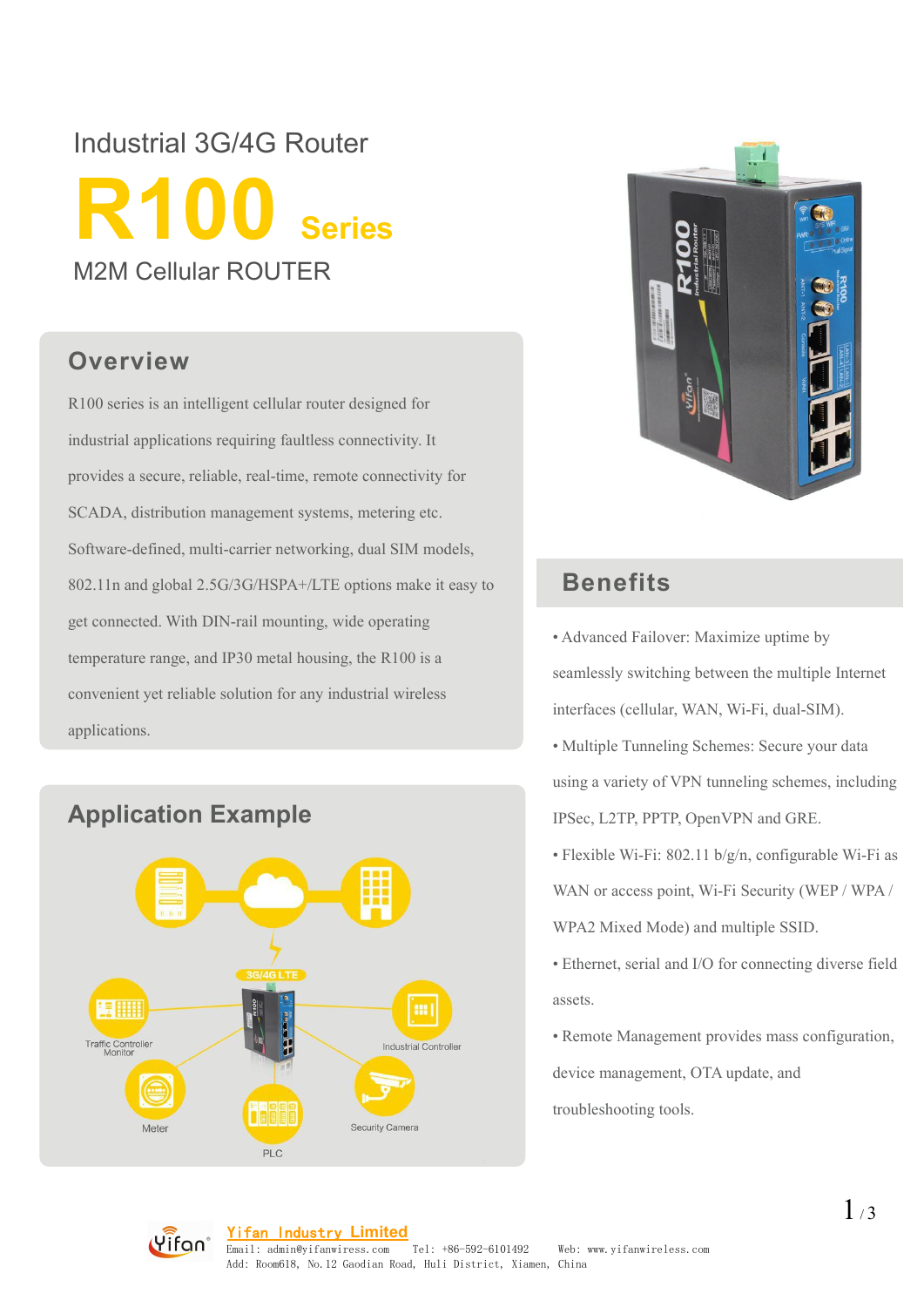### **Packing List**













## **Specifications**

| <b>CELLULAR WAN</b>  | • Supported Frequency Bands                       | WI-FI                        | • IEEE802.11 b/g/n, AP and client mode.                                          |
|----------------------|---------------------------------------------------|------------------------------|----------------------------------------------------------------------------------|
|                      | -- LTE: B1, B2, B3, B4, B5, B7, B8, B20, B28      |                              | • Adjustable output power (Max: 26dBm)                                           |
|                      | -- WCDMA: 2100/1900/900/850Mhz                    |                              | • Access point for up to 30 clients                                              |
|                      | -- EV-DO/CDMA: 800(BC0)                           |                              | · Simultaneous access point/client mode                                          |
|                      | -- GSM/GPRS/EDGE: 850/900/1800/1900               |                              | • WEP, WPA-PSK, WPA2-PSK etc. Security                                           |
|                      | • Automatic SIM based network operator switching  | <b>NETWORK</b><br><b>AND</b> |                                                                                  |
| <b>HOST</b>          | • 10/100 Base-T RJ45 Ethernet port                | <b>ROUTING</b>               | • Network Address Translation (NAT)<br>• Port Forwarding                         |
| <b>INTERFACES</b>    | • RS-232 or RS-485 Serial Console Port            |                              | • Host Port Routing                                                              |
|                      | • 3 SMA antenna connectors (WI-FI and             |                              | $\bullet$ VRRP                                                                   |
|                      | Double-cellular)                                  |                              | · Reliable Static Route                                                          |
|                      | • Active GPS/ZigBee antenna support (option)      |                              | • Dynamic DNS                                                                    |
|                      | $\cdot$ (6) pin 3.5mm terminal block              |                              |                                                                                  |
|                      |                                                   | <b>VPN</b>                   | · IPSec, GRE, and OPENVPN Client                                                 |
| <b>INPUT/OUTPUT</b>  | • (6) pin 3.5mm terminal block.                   |                              | • Up to 10 concurrent tunnels                                                    |
|                      | $\bullet$ (2) DI, (1) DO, (1) Relay.              |                              | • Split Tunnel                                                                   |
|                      | • Input ON Voltage: 5 to 30 VDC.                  |                              | • Dead Peer Detection (DPD)                                                      |
|                      | • Input OFF Voltage: 0 to 3 VDC.                  |                              | • Multiple Subnets                                                               |
|                      | $\bullet$ Output < 50mA @ 30VDC.                  |                              | • VPN Failover                                                                   |
|                      |                                                   | <b>SECURITY</b>              | • Remote Authentication                                                          |
| <b>LAN</b>           | • DNS, DNS Proxy                                  |                              | $\bullet$ DMZ                                                                    |
|                      | • DHCP Server                                     |                              | • Inbound and Outbound Port filtering                                            |
|                      | • IP Passthrough (option)                         |                              | • Inbound and Outbound Trusted IP                                                |
|                      | $\bullet$ VLAN                                    |                              | • MAC Address Filtering.                                                         |
|                      | • Host Interface Watchdog                         |                              |                                                                                  |
|                      | $\bullet$ PPP <sub>O</sub> E                      | <b>GPS</b> (Option)          | • Antenna Interface: SMA Female, 50 ohms                                         |
| <b>SERIAL</b>        | • TCP/UDP PAD Mode                                |                              | impedance                                                                        |
|                      | · Modbus (ASCII, DTU, Variable)                   |                              | • Tracking Sensitivity: better than -144 dBm                                     |
|                      | $\bullet$ PPP                                     |                              | • Horizontal position accuracy: 2.5 m                                            |
|                      | • Reverse Telnet                                  |                              | • Time-To-First-Fix: 29 s                                                        |
|                      |                                                   |                              | · Protocol: NMEA-0183 V2.3                                                       |
| <b>EVENTS ENGINE</b> | • Custom event triggers and reports.              | <b>OPERATION</b>             | • Operating Temperature: $-35^{\circ}$ C to $+75^{\circ}$ C / $-31^{\circ}$ F to |
| (Option)             | • Configurable interface, no programming.         | <b>ENVIRONMENT</b>           | $+167$ °F                                                                        |
|                      | · Event Types: Digital Input, Network Parameters, |                              | • Storage Temperature: -40°C to 85°C / -40°F to                                  |
|                      | Data Usage, Timer, Power, Device Temperature.     |                              | $185^{\circ}F$                                                                   |
|                      | • Report Types: TCP, UDP, SMS, SNMP Trap,         |                              | • Humidity: $90\%$ RH $@$ 60°C                                                   |
|                      | HTTP, JSON.                                       |                              |                                                                                  |
|                      | • Event Actions: Drive Relay Output.              |                              |                                                                                  |